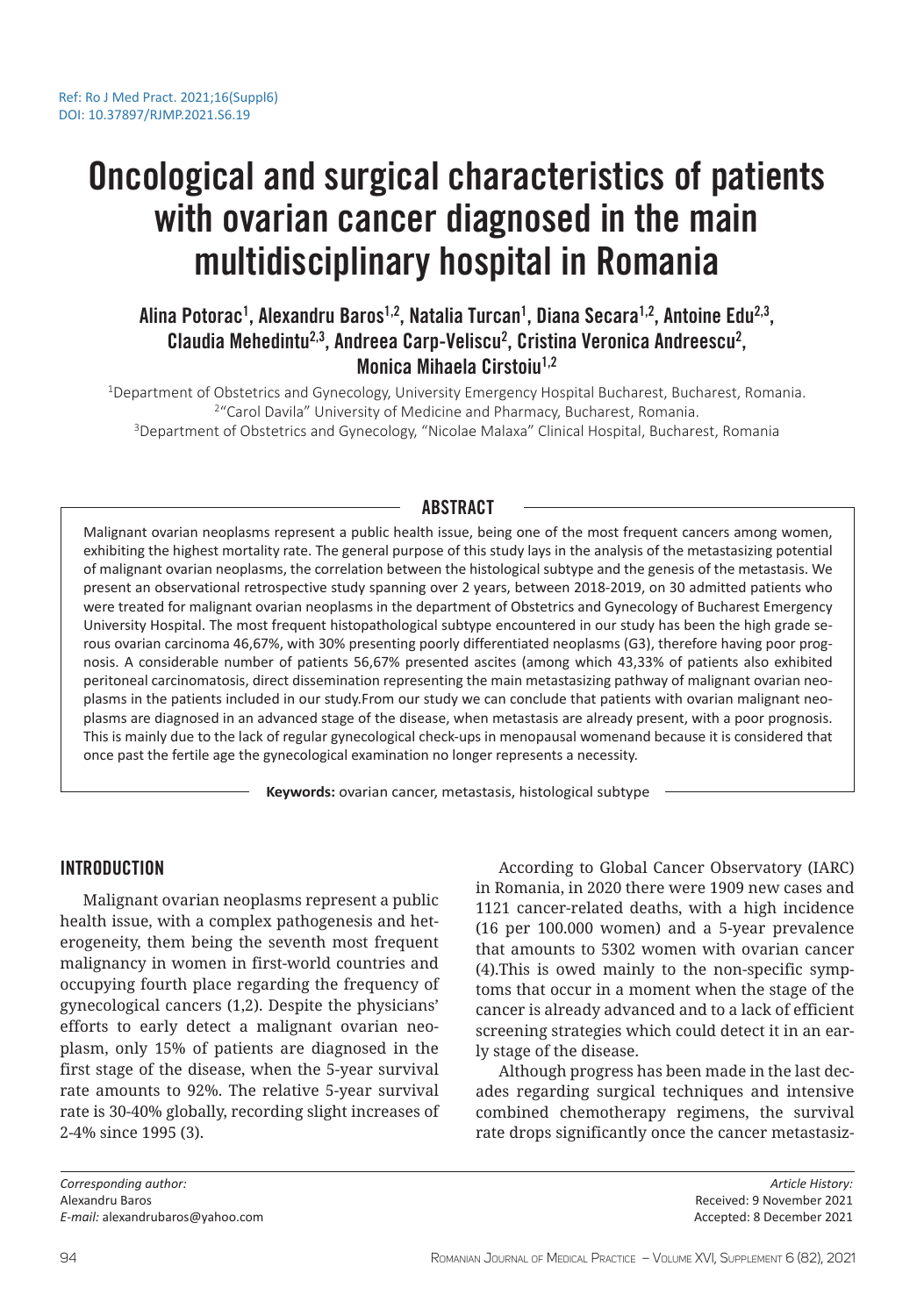es in the pelvic organs or further, in the abdominal viscera or other parenchymatous organs. Malignant ovarian neoplasm dissemination is most likely to occur through transcoelomic (the most frequent), lymphatic and hematogenous pathways, the latter one being thought to occur only in the late stages of ovarian cancer (5). Transcoelomic dissemination represents the main pathway through which malignant ovarian neoplasms spread, this process being owed to the lack of an anatomical barrier and also to the peritoneal fluid (which facilitates the spread of malignant cells throughout the peritoneal cavity with the appearance of ascites and peritoneal carcinomatosis) (6).

During the genesis of the primary tumor, the ovarian carcinoma malignant cells go through a process of transition from an epithelial to a mesenchymal phenotype, process that encompasses changes in the expression of cadherin and integrin andthe up-regulation of certain proteolytic pathways. These malignant cells become spheroid, overcome anoikis and migrate by way of the peritoneal fluid, attaching themselves on the abdominal peritoneum or omentum. There, the malignant cells return to their original epithelial phenotype (7). Recent data reveal that the metastatic pathways of ovarian cancer depend on the histologic type, the four major histologic types including serous, mucinous, endometroid and clear cell types. On the contrary, transitional cell and squamous cell cancers appear less frequently (3,8-10). Studies in literature incriminate certain risk factors as taking part in the occurrence of ovarian cancer, such as: infertility, nulliparity, late menarche, early menarche, family history of malignant ovarian neoplasms, BRCA1/2 mutations, pelvic inflammatory disease, endometriosis, polycystic ovary syndrome, substitution hormonal therapy, obesity, asbestos exposure, smoking (11).

#### MATERIAL AND METHODS

We conducted an observational, retrospective and single-center study spanning over 2 years, between 2018 and 2019, on 30 admitted patients who were treated for malignant ovarian neoplasms in the Obstetrics and Gynecology Department of the Bucharest Emergency University Hospital.

The main and mandatory inclusion criteria was the histopathological result of a form of primary ovarian cancer. Patients that had only a presumptive diagnosis were not included in our analysis.

In order to elaborate this study, the patients' data were collected from the observational charts abiding by the ethical rules of medical research. We focused on the main symptomatology which alerts the patient, significant medical history, obstetrical antecedents, cancer related conditions and histopathological results.

The data were processed using IBM SPSS Statistics 22 program, resulting graphics and tables by codifying certain parameters and variables.

#### RESULTS

Regarding the age of the patients included in this study, the maximum recorded age was 75 and the minimum age was 32, while the mean age of the 30 patients was 56 years.

In this study a majority of patients have had at least one pregnancy, 40% of them being second parousand only 13.33% nulliparous patients.

Regarding the diagnosis of certainty, this is established following the histopathological examination. Among the 30 patients, 29 developed epithelial malignant ovarian neoplasms (46.67% of patients high grade serous ovarian carcinoma, 13.33% of patients endometrioid ovarian carcinoma, 10% of patients clear cell ovarian carcinoma, 10% of patients mucinous ovarian carcinoma, 6.67% of patients low grade serous ovarian carcinoma, 3.33% of patients undifferentiated ovarian carcinoma, 3.33% of patients sero-mucinous carcinoma, 3.33% of patients borderline mucinous ovarian tumor) and one patient exhibited non-epithelial ovarian neoplasm (one ovarian metastasis from a gastrointestinal malignancy).

Regarding the histopathologic aspect, in our study group, 30% of patients presented G3 differentiation grade, followed by G2 differentiation grade.

Patients presented with various symptoms on admission to the hospital: 34% of patients accused abdominal and pelvic pain, in second place, 16% of patients accused vaginal bleeding (menorrhagia, metrorrhagia, menometrorrhagia) and digestive symptoms: meteorism, eructation, nausea, changes in bowel movement with diarrhea, constipation, early satiety sensation. In the third place, 10% of patients presented for a palpable mass and urinary symptoms: pollakiuria, dysuria, imperious need to urinate, urinary tract infections.

Particularly, almost 60% of patients presented ascites in different quantities upon diagnosis, which was evacuated by paracentesis and cytologically evaluated (Figure 1). The most frequent histological subtype associated with the presence of ascites in our study group being the serous ovarian carcinoma present in nearly 40% of patients (Table 1).

43.33% of patients presented peritoneal carcinomatosis at diagnosis (Figure 2). Moreover, from a histopathological point of view, 30% of them were diagnosed with high grade serous ovarian carcinoma subtype (see Table 2).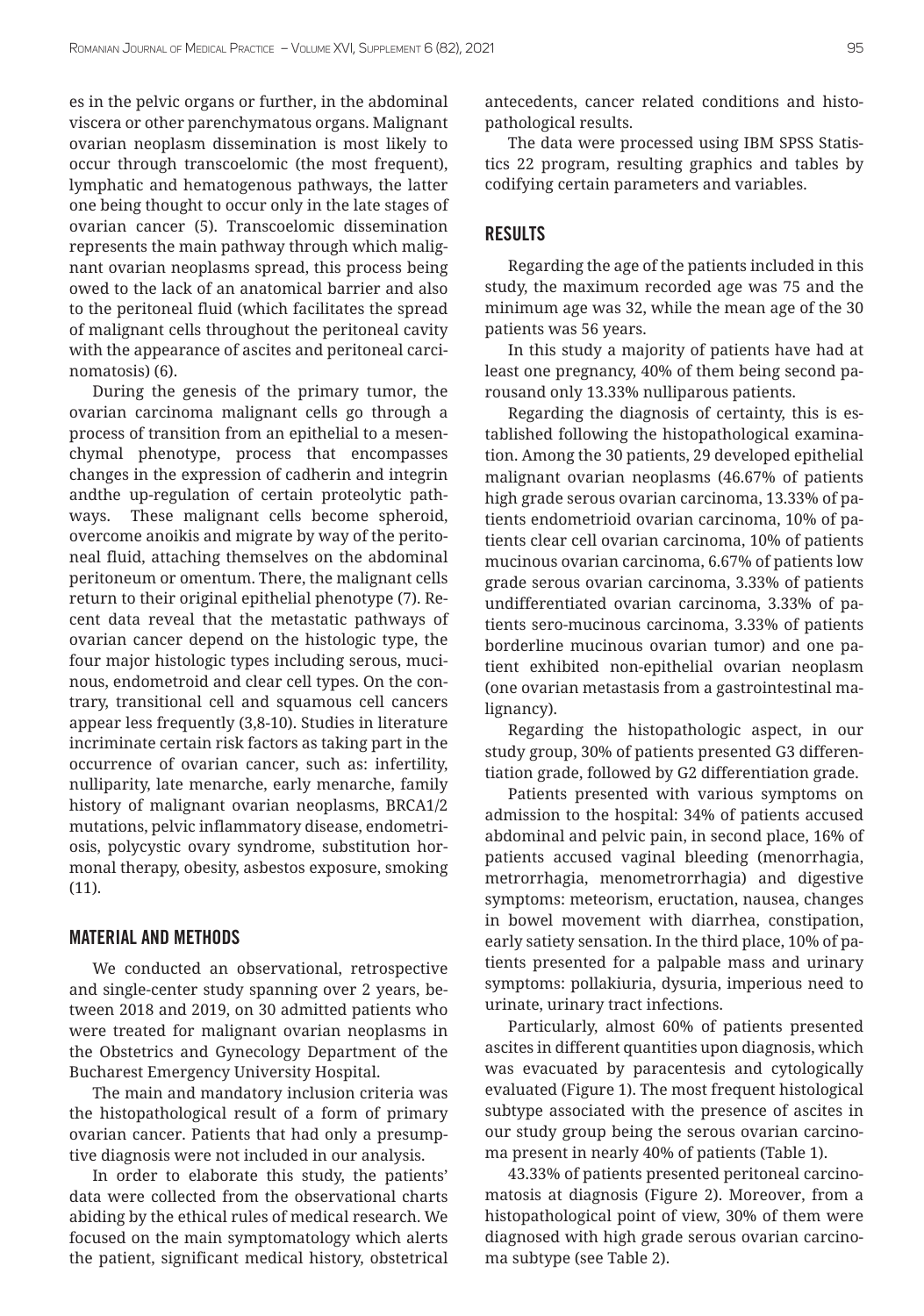

FIGURE 1. Distribution of ascites at diagnosis

TABLE 1. The correlation between histological subtype and ascites

|                                        | <b>Ascites</b>            |                 |              |
|----------------------------------------|---------------------------|-----------------|--------------|
| <b>Histological subtype</b>            | <b>Without</b><br>ascites | With<br>ascites | <b>Total</b> |
| High grade serous ovarian<br>carcinoma | 10%                       | 36,66%          | 46,66%       |
| Low grade serous ovarian<br>carcinoma  | 3,33%                     | 3,33%           | 6,66%        |
| Clear cell ovarian carcinoma           | 10%                       | 0%              | 10%          |
| Endometrioid ovarian<br>carcinoma      | 10%                       | 3,33%           | 13,33%       |
| Borderline mucinous ovarian<br>tumor   | 3,33%                     | 0%              | 3,33%        |
| Undifferentiatedovarian<br>carcinoma   | 0%                        | 3,33%           | 3,33%        |
| Mucinous ovarian carcinoma             | 3,33%                     | 6,66%           | 10%          |
| Sero-mucinous carcinoma                | 3,33%                     | 0%              | 3,33%        |
| Ovarian metastasis                     | 0%                        | 3,33%           | 3,33%        |
| Total                                  | 43,33%                    | 56,67%          | 100%         |





Upon diagnosis, only 13,33% of our patients exhibited pleural effusion (Figure 3).

Metastasis in parenchymatous organs identified in our study group are as follows: 13.33% of patients exhibited secondary hepatic tumors, 10% patients secondary pulmonary tumors and 3.33% of patients developed renal metastasis (Figure 4).

| TABLE 2. The corelation between histological subtype and |  |  |
|----------------------------------------------------------|--|--|
| peritoneal carcinomatosis                                |  |  |

| <b>Histological subtype</b>            | <b>Peritoneal</b><br>carcinomatosis |        | <b>Total</b> |
|----------------------------------------|-------------------------------------|--------|--------------|
|                                        | Without                             | With   |              |
| High grade serous ovarian<br>carcinoma | 16,66%                              | 30%    | 43,33%       |
| Low grade serous ovarian<br>carcinoma  | 3,33%                               | 3,33%  | 6,66%        |
| Clear cell ovarian carcinoma           | 10%                                 | 0%     | 10%          |
| Endometrioid ovarian<br>carcinoma      | 13,33%                              | 0%     | 13,33%       |
| Borderline mucinous ovarian<br>tumor   | 3,33%                               | 0%     | 3,33%        |
| Undifferentiatedovarian<br>carcinoma   | 3,33%                               | 0%     | 3,33%        |
| Mucinous ovarian carcinoma             | 3,33%                               | 6,66%  | 10%          |
| Sero-mucinous carcinoma                | 3,33%                               | 0%     | 3,33%        |
| Ovarian metastasis                     | 0%                                  | 3,33%  | 3,33%        |
| Total                                  | 56,65%                              | 43,33% | 100%         |



□ without pleural effusion with pleural effusion

FIGURE 3. Distribution of pleural effusion

From a staging point of view, 43,44% of patients have been diagnosed in the third (III) stage and the second most frequent is stage IV with a percentage of 23.33% patients.

#### **DISCUSSIONS**

Regarding the age of the patients included in this study group, the mean age recorded correlates with results from literature, the diagnostic rate of malignant ovarian neoplasms being the highest among patients 55-64 years of age (12,13).

The literature encompasses studies that analyzed the correlation between ovarian cancer and pregnancy, with parity being a protective factor, multiparous women presenting a 30-60% lower risk to develop ovarian cancer than nulliparous women (14). In this study, a majority of patients have had at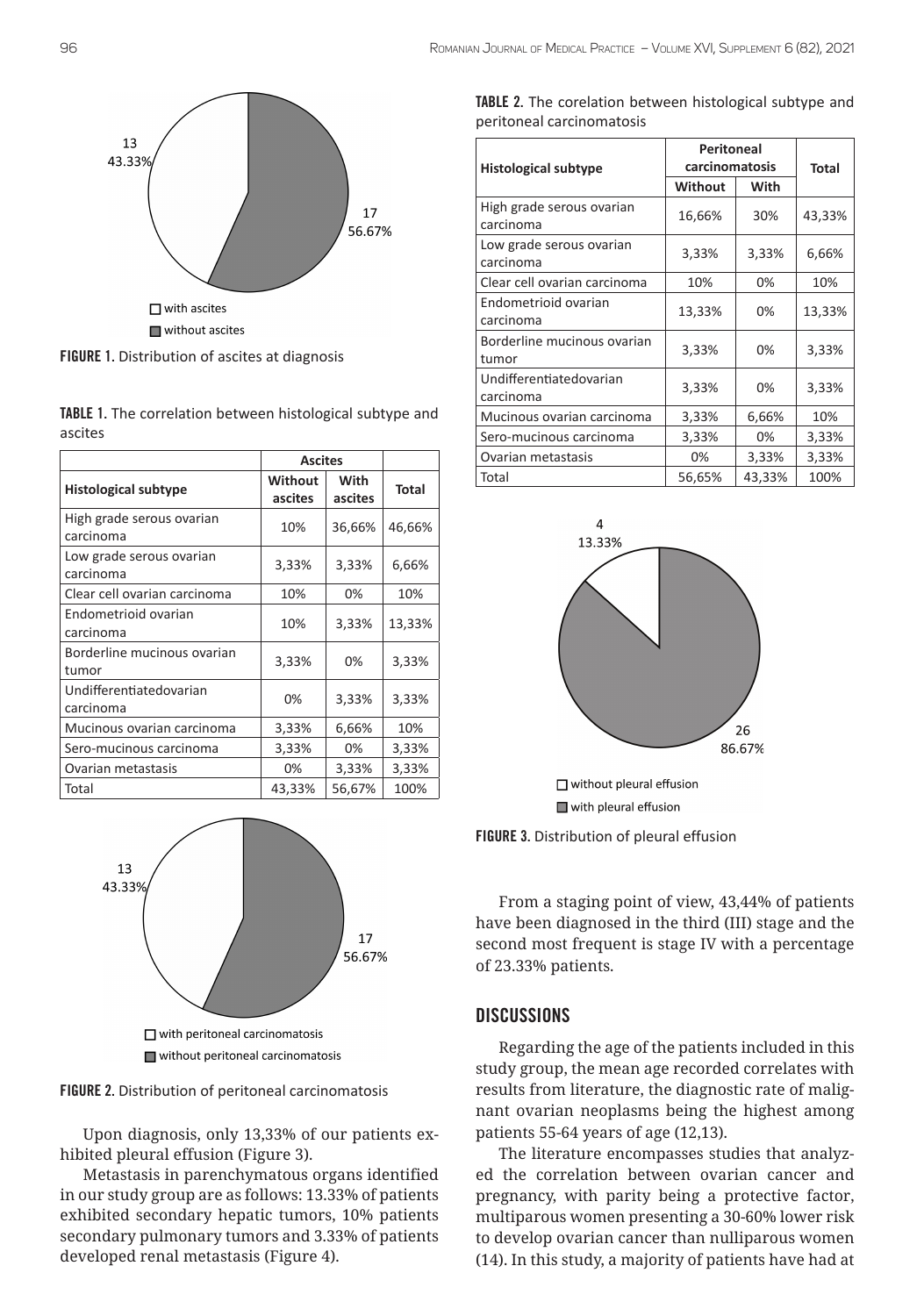

FIGURE 4. Distribution of metastasis in parenchymatous organs

least one pregnancy. These patients had developed ovarian cancer despite the parity and, therefore, this study does not corelate with pre-existing studies, the data being different due to the small number of patients included.

Referring to histological subtype, data from this study resemble the data in literature, malignant epithelial neoplasia registering the largest percentage (approximately 90%) of all malignant ovarian neoplasms (15).

The patients included in this study group accused similar symptoms with the ones described in literature.Symptomatology of ovarian cancer is non-specific, vague and overlaps, being known as "silent killer" with the symptomatology of more frequent afflictions, such as digestive pathology ("borrowed symptomatology"), menstruation and menopause (16). Patients usually complain of pain, pelvic or abdominal discomfort, digestive symptoms: meteorism, eructation, nausea, diarrhea, constipation, early satiety, rectal or anormal vaginal bleeding (metrorrhagia, post-menopause), weight loss, anemia associated with pale skin, fatigue, vertigo and urinary symptoms: dysuria, pollakiuria, urinary tract infections, imperious need to urinate and even hydronephrosis in advanced stages, which imposes the need for percutaneous nephrostomy (17,18).

Pertaining to the presence of ascites, which was evacuated by paracentesis and cytologically evaluated, and the advanced stage of the disease (stages III or IV) upon diagnosis, our results corelate with data in literature (19,20). Ascites plays a key role in the genesis of ovarian tumors, facilitating metastasizing in peritoneal organs, but also at distance (19). The most frequent histological subtype associated with the presence of ascites in our study group is the serous ovarian carcinoma, this data coincides with results from literature, 70% of patients with ascites presenting serous carcinoma (20).

Peritoneal carcinomatosis appears by direct dissemination of the malignant cells through the peritoneal fluid at a mesothelial level, microenvironment level (omentum, abdominal organs). There normally is a small quantity of peritoneal fluid, thus the dispersion of malignant cells is restricted to vicinity organs of the ovarian tumor. Therefore, the ascites fluid facilitates the spread of the exfoliated malignant cells in the entire peritoneal cavity (5,10). From a histopathological point of view, a majority of them were diagnosed with high grade serous ovarian carcinoma, this data resemble the ones in literature, metastasis in the peritoneal cavity with the appearance of carcinomatosis being relatively more frequent than distant metastasis and appears especially in the case of advanced serous carcinomas (7,10).

Metastasis in the pleura occur through a hematogenous pathway, representing one of the most frequent sites of metastasis following this pathway (10). The percentage in our study does not correlate with the literature because of the small number of patients, thus the importance of this value is limited.Moreover, through the hematogenous and lymphatic pathway, malignant ovarian neoplasms can metastasize in distant organs, more frequently at a hepatic (26%) and pulmonary level (15%), and rarely in the osseous system, nervous system, breast, eye, pericardium, placenta, cutaneous (10).

This is an observational, retrospective, single-center study, which has its limits, such as the small number of patients, the lack of access to certain data about the survival rate of the patients, the